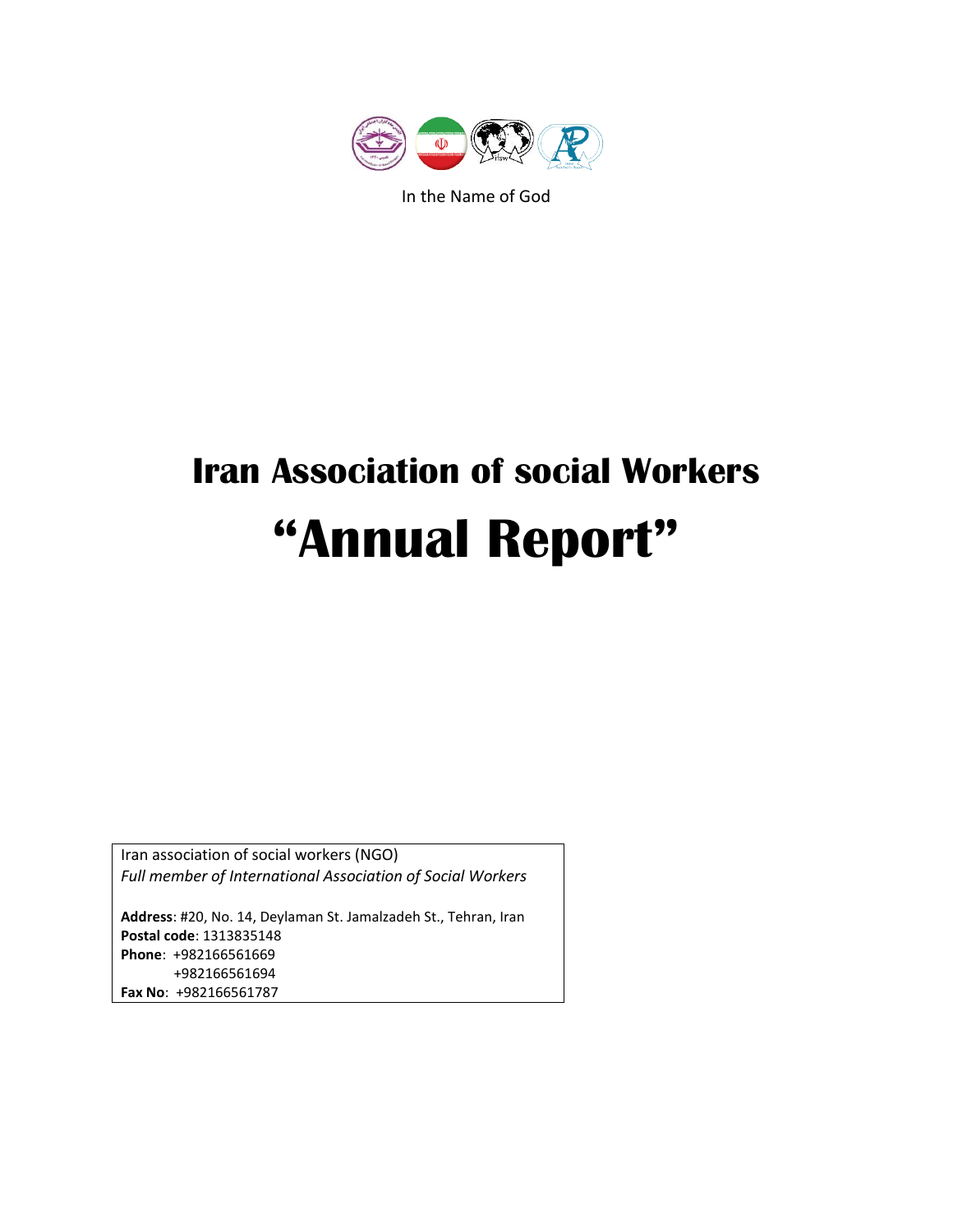## **A: Appreciations**

Thanks to:

\* Board of Directors and all members of the Iranian Association of Social Workers

\* Professors and experienced social workers

\* Students and volunteers of the Association

\*Directors of universities with social work curriculum

\* Managers and experts of organizations providing social work services in public, nongovernmental and private sectors, the Islamic Consultative Assembly, the judiciary, and the Expediency Council.

\* The president, the Secretary General and members of the World Federation of Social Workers (IFSW), Commissions and Executive Partners.

\* The Asia-Pacific regional president and members of various committees and executive partners of the IFSW.

\* All those help us with critical comments against the association's programs who guided us to work better with constructive reviews.

- \* Journalists and social media activists who work in line with social work missions
- \* Other individuals and organizations all who helped us in any ways.

# B: **Summary of actions**:

The association has carried out various activities in various fields at local, regional and international levels, some of which are listed below:

# \***Social policy**:

\*Participation in the development of the executive regulations of Article 6 of the Law on the Protection of Children and Adolescents: This law is believed to be a comprehensive and responsive law, particularly in the field of social work, which has given a lot of authority to social workers to protect children in danger. The association was greatly involved in the past ten years in the process of the preparation and enactment.

\*Advising the Social Affairs Commission of the Parliament

\*The head of the Association is the responsible of the Expediency Council Working Group on Social Issues and Injuries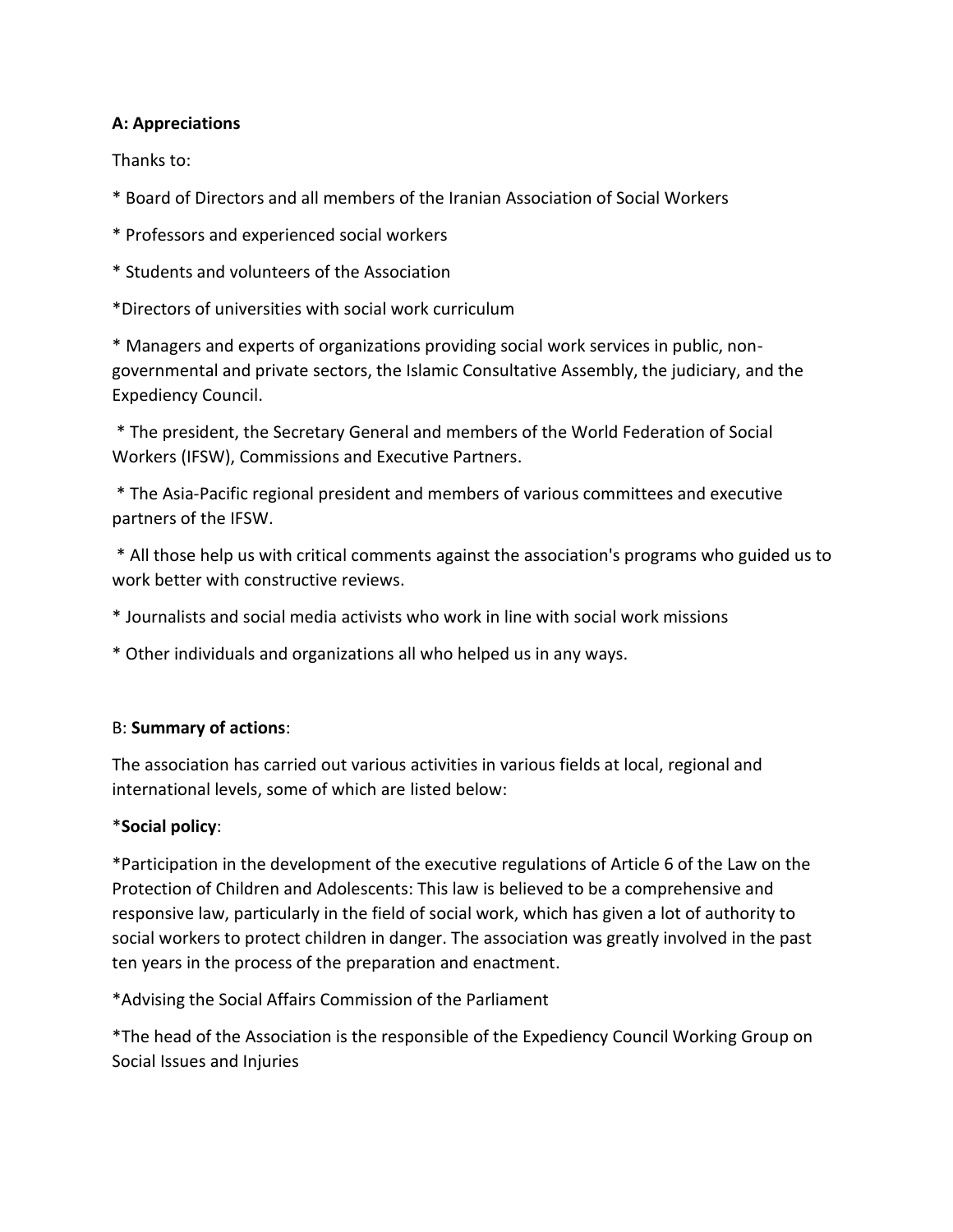\*Participation in the meetings of specialized commissions in the government, including the commission for cultural affairs.

\*Membership in the UNESCO Social Transformation Management (MOST) Working Group

\*Membership in the headquarters of NGO organizations of the Islamic Council of Tehran

\*Membership in the Women and Family Committee of the Anti-Narcotics Headquarters

\*Membership in the social committee of the Strategic Council of the Martyr and Veterans Affairs Foundation

\*Membership in the Management and Social Services Committee of the Comprehensive University of Applied Sciences

\*Membership in the Audit Commission of the Comprehensive University of Applied Sciences: In this commission, any person who wants to teach practical courses and some theoretical courses at the university will be evaluated here. Before the meetings of this commission, there is a social work committee, which first examines the scientific qualification of the candidates. The Association representative is the responsible of the committee.

\* Specialized cooperation with policy-making of the Center of Attorneys, Judicial Experts and Family Advisors: One of the areas of activity of this center is the activity of social workers as mediators and arbitrators in judicial affairs.

\*being invite to Covid-19 affairs meetings in policy-making level

\*Membership in the policy-making committee for organizing the homeless and socially disadvantaged in the municipality of Tehran and some other cities.

\* Membership in the Elderly Health Committee of Tehran Municipality

\*Membership of the Association's provincial representatives in policy-making working groups

\*Membership in working groups for drafting documents and executive protocols related to crisis management

\*Membership in the Police Social work Advisory Council

\*Membership in various committees in the judiciary

\*Membership in the Advisory Council for the Judicial Transformation Document Revision

\*Cooperation with the Research Center of the parliament to prepare social policy reports (this center's responsibility is to prepare advisory and expert opinions on various policies and laws for members of the Parliament).

\*Development of the Implementation Guideline to Promote Social Health in Work and Production Environments.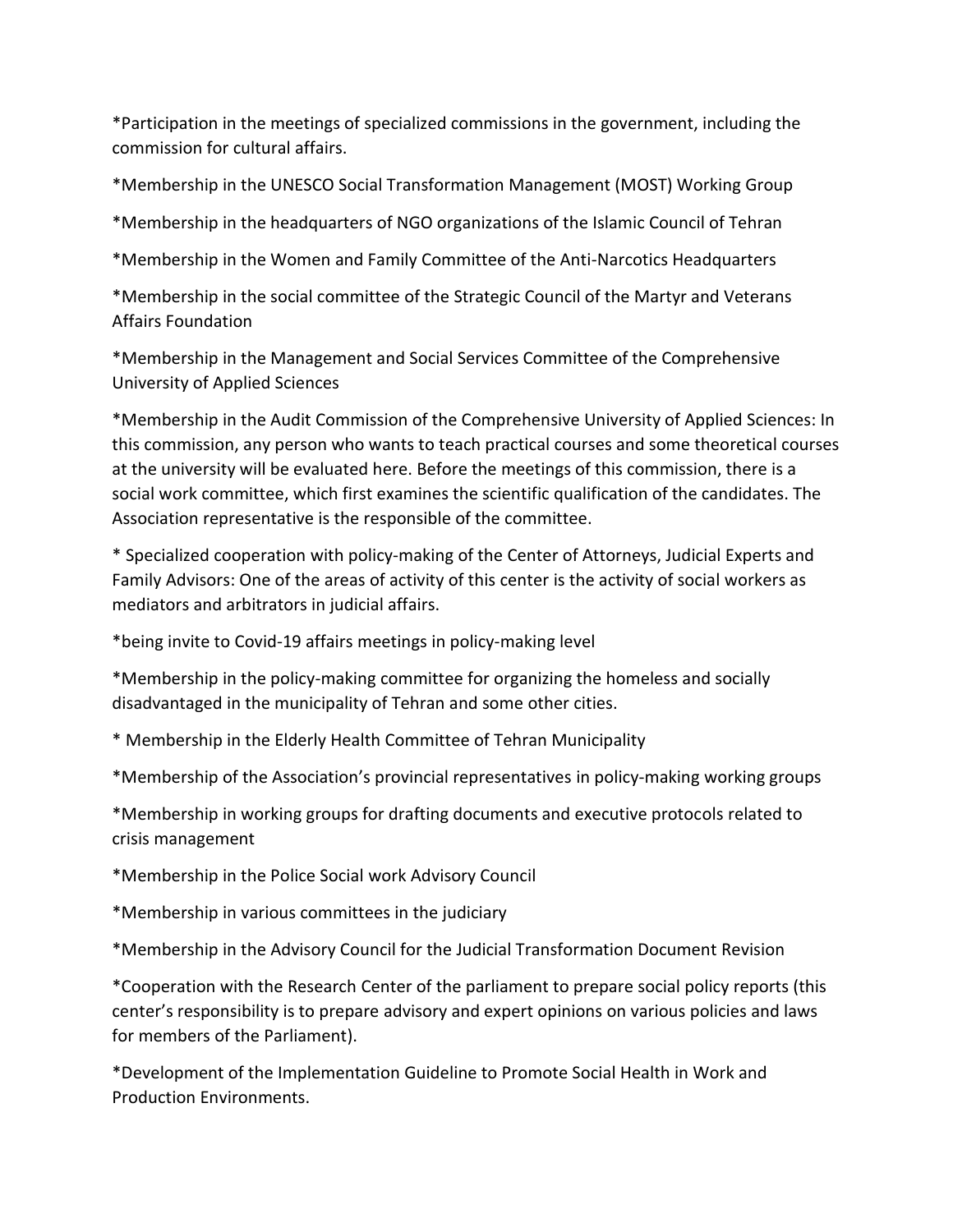\*Cooperation in developing the Youth Empowerment Protocol (jointly with UNICEF office in Iran and the Ministry of Sport and Youth)

\*Implementation of the first part of the project on the making Social Work Regulations of Iran Exceptional Education Organization.

# \***Education**:

\*Managing educational courses for licensed mediators and recording 15 hours of teaching film.

\*Preparing educational videos on social harms prevention for NGOs under authorization of the Ministry of Sports and Youth

\*making 24 hours of short educational videos for school teachers and principals, students and their families to introduce social work, services of organizations providing social work, prevention of social harms, self-care, Resilience and so on. Post-tests were carried out, as well.

\*Moderating various educational courses for social workers and managers of governmental and non-governmental organizations

\*Moderating and teaching e-learning courses on social work professional ethics with emphasis on the Global Statement of Professional Ethics Principles and the Statement of Professional Ethics in Covid period.

# **Research**

\*Membership in the Research Council of the Social Deputy of the Police

\*National Social Health Survey in the Work and Production Environments

\*Providing research advice to students in social work, psychology, sociology, law, criminology, so forth.

\*Doing research in the field of corona

\*Publication of first issue of the Quarterly Journal of Social Work and Social Welfare

\*planning for publishing the bilingual quarterly (Persian- English) of Social Work and Social Health

\* Compilation of 10th book from of the pioneers of social health series, for Professor Fatemeh, Ghasemzadeh

\*Authoring three books in the field of social health in work and production environments.

# \***Professional support**: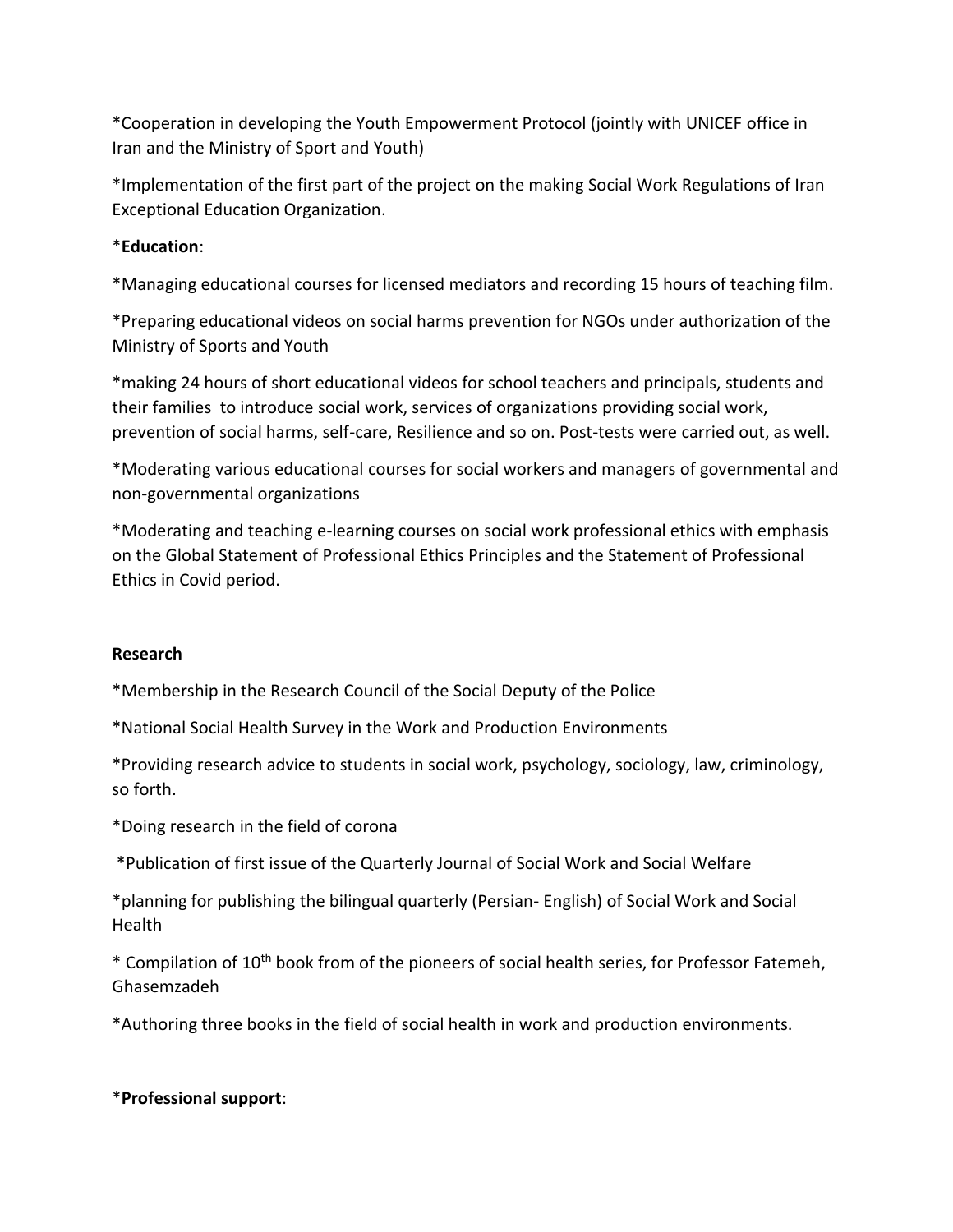\*Informing job opportunities for the Association's members

\*Follow-up to re-submit the legal act in the Parliament on the establishment of Social Work Organization, which may play an important role to protect social workers and the service users' rights rights.

\*advocacies for employment of social work graduates in government organizations in through legal channels

\*Individual support from social workers against work-related risks.

\*Contribution to the development of corona-related protocols in related organizations to support the of social workers

\*Communicating with experienced social work to appreciate them and their families

\*Participating in reviewing the of social work job description in organizations

\*Scientific cooperation in developing the Standards for Social Work Services in Rehabilitation \*Organizing the annual General Assembly of the Association

#### **Conferences and Meetings**:

\* Collaboration in holding the second festival of student dissertations of the Ministry of Science, Research and Technology on *social and domestic violence*

\*Organizing the National Conference on Social Affairs in the Seventh Development Plan with the participation of more than seventy organizations, universities, and associations.

\*Organizing the 3rd International Congress and the 35th National Conference of Social Work in Iran on "Social Work, Social Observation, and Social Solidarity", with cooperation of IFSW, IASSW, IFSW Asia-Pacific Region, and with presence of scholars from twenty-one countries.

\*Organizing a conference on Social Observation and Social Solidarity in different provinces

\* Organizing more than seventy webinars and virtual scientific events.

#### **Media:**

\* Being invited to the National Radio and Television programs

\*Constant communication with the press, news agencies and publishing numerous notes and conducting various interviews .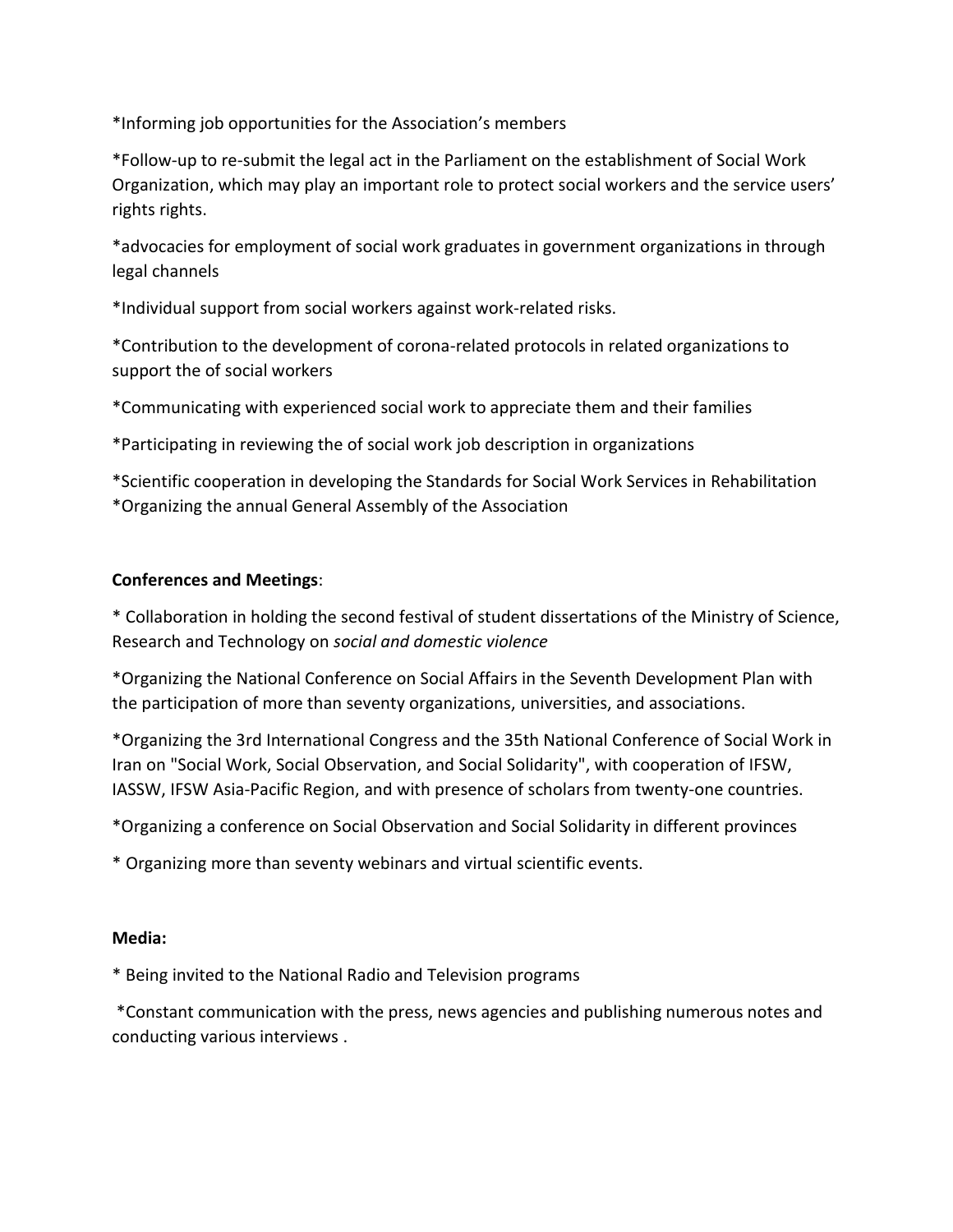## **Appreciation to Iranian social health pioneers**:

\*One of the annual programs of the Association is to appreciate pioneers of social health, with the aim of thanking them for their effective efforts and introducing them to the public and young social workers. We collect their lesson learnt and interesting professional experiences. This year, we thanked Dr. Fatemeh Ghasemzadeh- professor at the University of Tehran and child protection activist.

## **National Social Health Medal**:

\*The Association has already awards eleven National Medal of Social Health. In 2021, the award was presented to two great people: **prof. Fatemeh Ghasemzadeh** from Iran and **prof. Malcolm Payne**, an international social work professor and one of the greatest contemporary social work theorists in the world.

## **Interaction with various organizations:**

\*The Association has extensive contacts with various organizations providing social work services in or NGOs and has MOU with some of them. This year, we continued the same policy by signing MOU with:

- \* Iran Exceptional Education Organization
- \* Iran Red Crescent Society
- \*Iran Scientific Association of Cooperation

\*Iran Scientific Association of Social Welfare

\* the Regulatory Audio-Visual Media Regulatory Authority (SATRA) affiliated to the Broadcasting Organization of Iran in order to provide social work services to victims of "cyberspace and social regulation programs"

# **Interaction with educational, scientific institutions, scientific-trade associations:**

\*The Association has a very good interaction with various associations in related fields. Some of these associations are:

- \* Iran Sociology Association
- \* Organization of Psychology and Counseling of Islamic Republic of Iran
- \* Iranian Psychology Association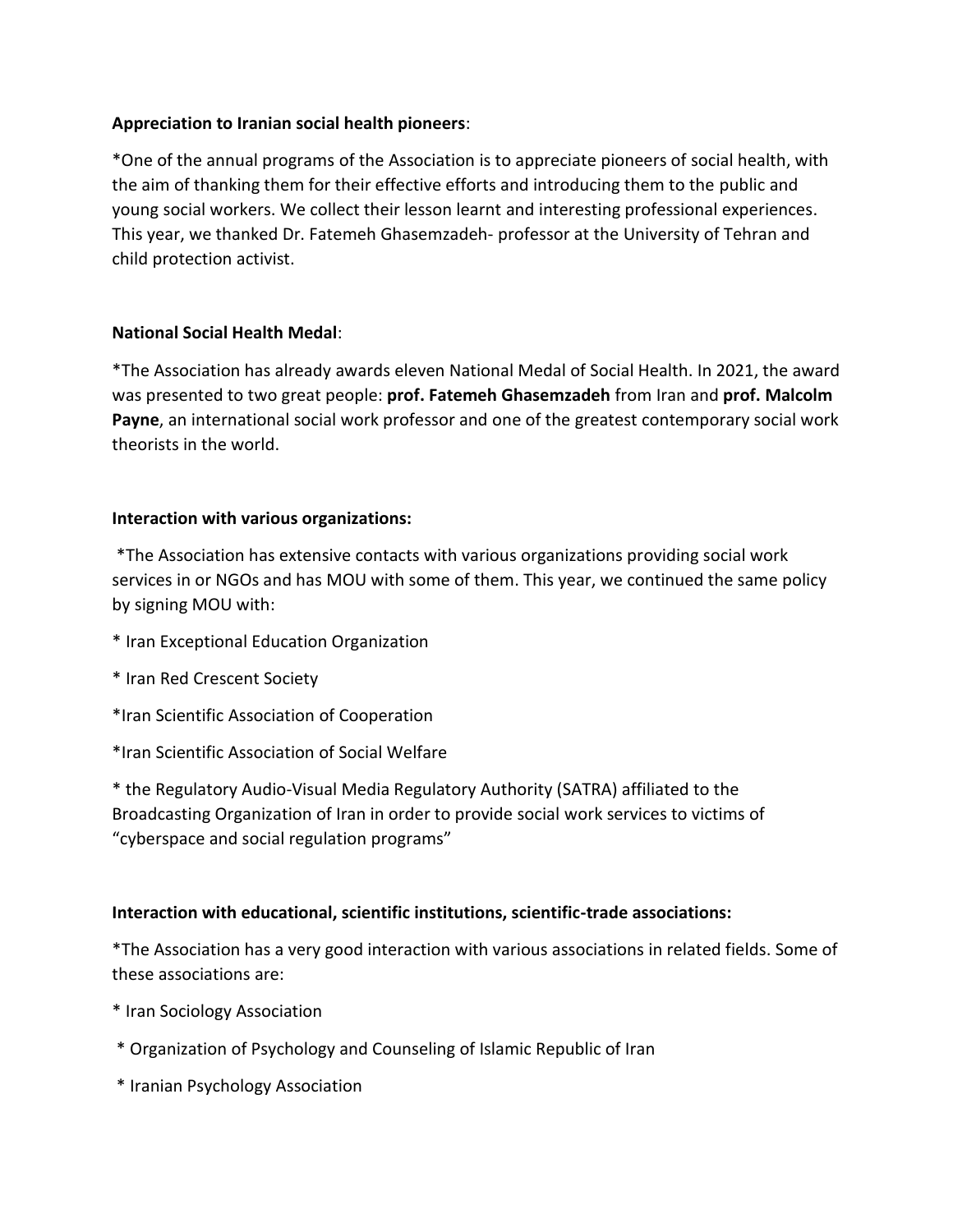- \* Scientific Association of Social Welfare of Iran
- \* Iranian Scientific Association of Cooperation
- \* Iranian Association of Criminology
- \* Iranian Demography Association
- \* Iranian Association for Cultural Studies and Communication
- \* Child Rights Association
- \* Children's Aid Network
- \* Association of Higher Non-Governmental Rehabilitation Centers of Iran
- \*Labor Children supporters Association
- \* Iranian Scientific Society of Gerontology
- \* Working and Street Child Support Association
- \* Union of Scientific Law Associations of Iran
- \* Higher Institute for Social Security Research
- \* International Institute of Naghshe- Click (Data Processing)
- \* The Rebirth Society (in the field of treatment and harm reduction of drug addiction)
- \* The Sixtieth Congress Charity (in the field of treatment of drug addiction and psychactive substances)
- \* Cooperation with universities with the field of social work in the public and private parts as well as the Islamic Azad University and the Applied Science Comprehensive University
- \* Research Institute of Culture, Arts and Communications
- \* Iranian Students' Polling Agency (ISPA)
- \* Iranian Islamic Bioethics Association
- \* Iranian Medical Law Association
- \* Institute of Religious and Economic Studies
- \* Scientific Association of Child Rights
- \* Scientific Society for Suicide Prevention
- \* Iranian Autism Association
- \* Rare Diseases Foundation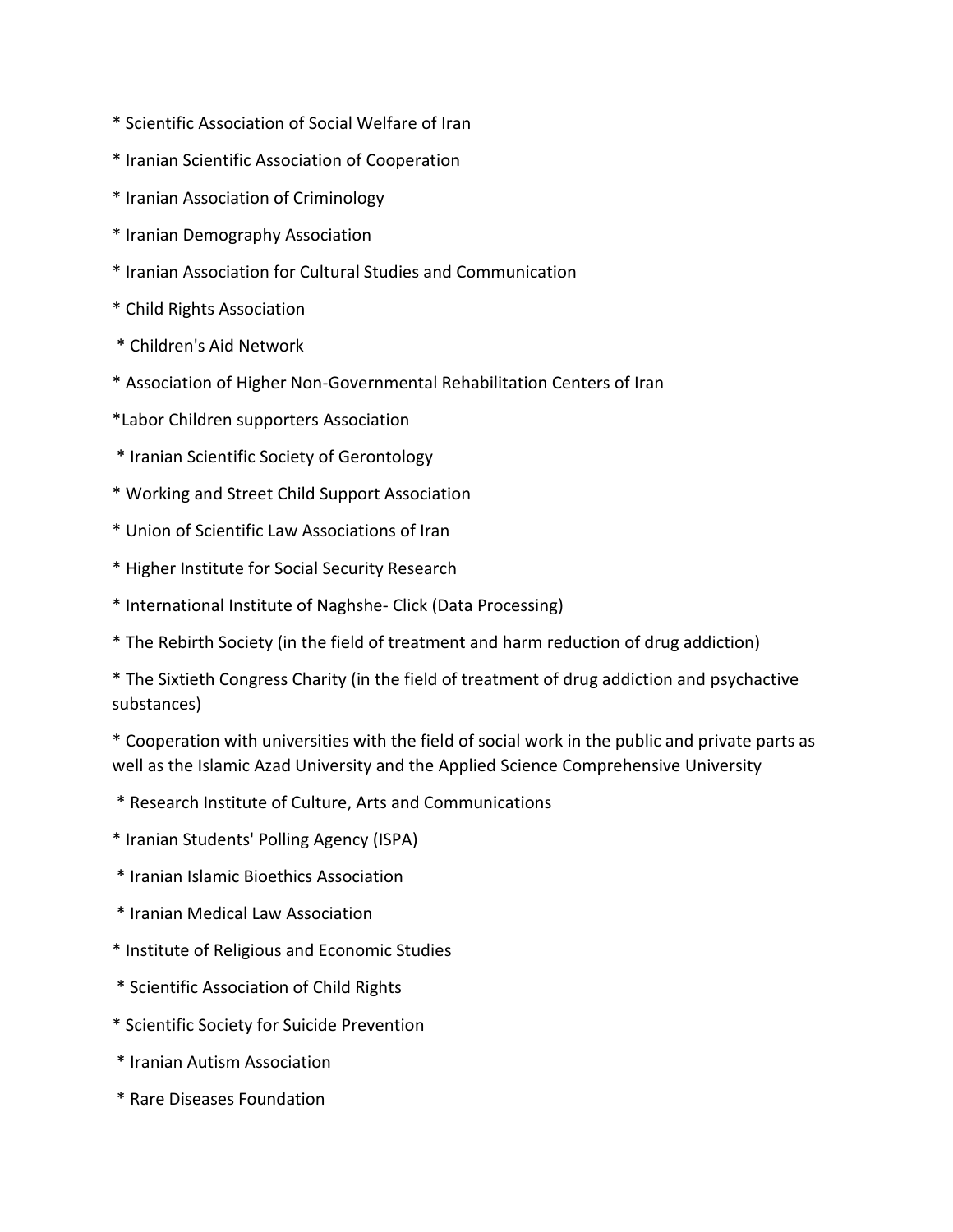- \* Kidney Patients Support Association
- \* Association of Iranian Short Statured Adults
- \* Association for the Support of People with Sexual Identity Disorders (MAHTA)
- \* Scientific-student associations of social work

#### **International Affairs:**

Iranian Association of Social Workers has international activities. Here is a short list of that;

- \* Association with the IFSW and Asia- Pacific Regional office
- \* Taking responsibility of the Asia-Pacific Regional Ethics Committee
- \* Active presence in the United Nations Committee of the IFSW
- \* Collaborate on the development of the social work ethic protocol in Corona

\* Strengthen communication with different associations in different countries with the aim of sharing mutual experiences

\* Participate in World Day Conference in Japan

\* Organizing the 20th social dialogue on the Updated Global Standards of Social Work Education and Trainings with the presence of global and regional officials of the IFSW and the IASSW and some Iranian professors

\* Participation in Japanese social workers on the Corona crisis as trainer

\* Interaction with the IASSW in several social work events

\* Participation in the virtual Asia-Pacific Regional Congress in 2021 hosted by Australian association

\* Cooperation with Kazakhstan association in development of codes of professional ethics for social work

\* Celebrating the International Day of Social Workers in the house of one of the Iranian respected social workers and cutting the cake with the WSWD poster

#### **Other activities**:

\* Presence of colleagues of provincial branches to provide face-to-face as well as tele-services for COVID-19 survivors and their families